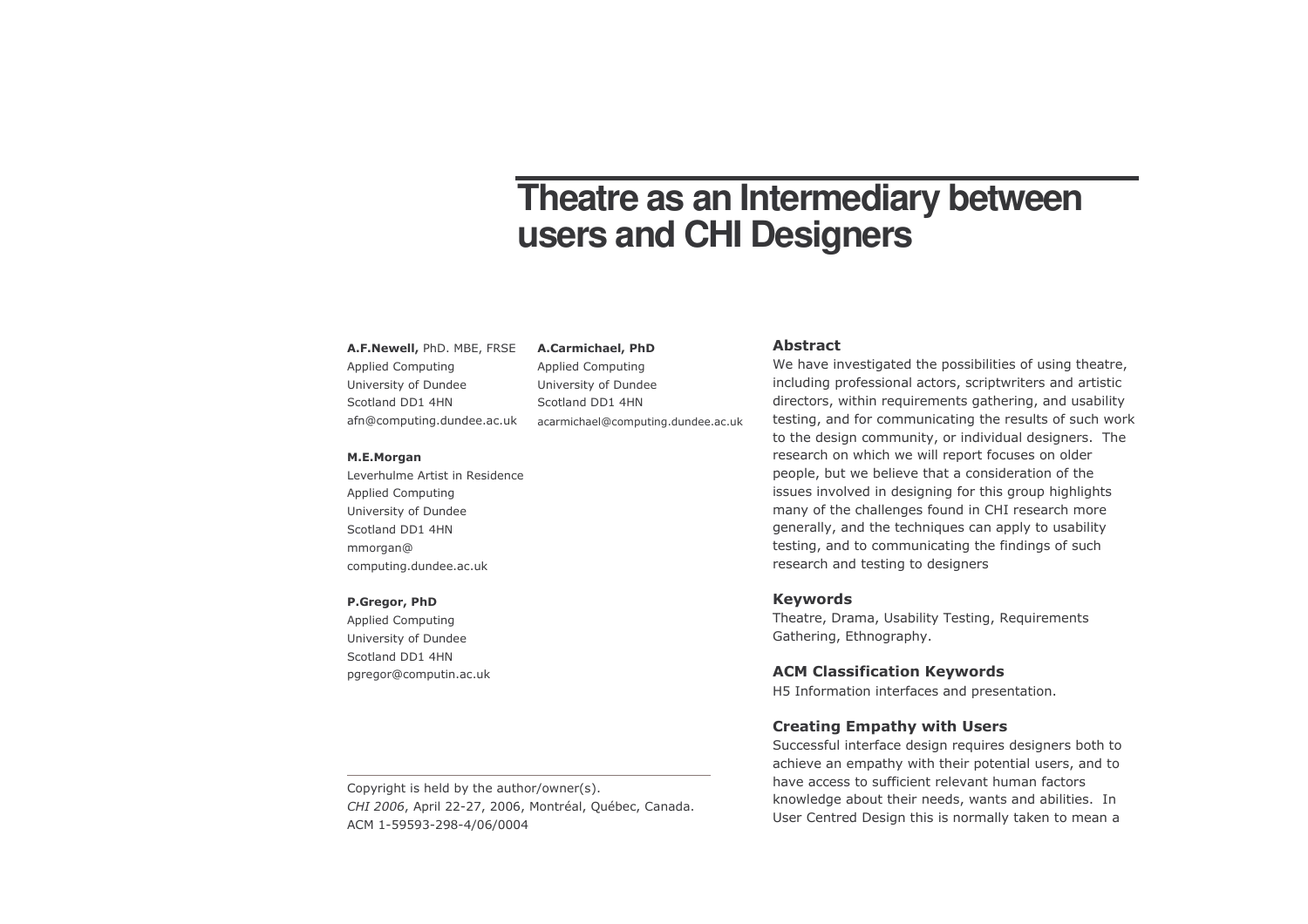requirement for direct interaction with real users, but this can be both expensive and problematic. There are major challenges in conducting these forms of research and also in communicating results of interface research, usability experiments, and requirements gathering to designers in a form which is both accessible and useful. These are particularly difficult challenges when the user group is not normally represented within the design community, such as when the user population is older and/or disabled people.

## **Design for Older People**

Older people differ from "typical" computer users in terms of experience and of sensory, physical and cognitive characteristics, but obtaining requirements and evaluation data from older people is not straightforward [5]. They can have a negative attitude to new technologies, but also be very positive about the prototypes which are presented to them. If they cannot cope with technology, they tend to blame themselves, and their own incompetence, rather than poor design. Their confidence in their ability to use technology can also be very fragile, and it is important not to put older people in a position which threatens any confidence they may have.

There is a body of research information on the problems that older people face using computers and other digital technologies [e.g. 2], but it has been reported [10] that many designers find academic papers and the like unreadable. Thatcher, [12] pointed out that written accessibility quidelines and standards, are often inappropriately used without a suitable degree of knowledge about the context of older and disabled users. Guidelines need to be complemented by a deeper understanding of the issues, and accessibility

specialists have, in general, failed to produce research results in a form that can be readily used by commercial developers [6]. Also the wide ranging characteristics and functionality of older people, virtually all with multiple minor disabilities, and many with a serious disability, makes it difficult, if not impossible, to find and recruit 'representative' user samples for requirements gathering or usability testing [9]. Time and cost constraints on design projects may prevent designers from accessing 'real' users, and designers in many cases are forced to rely on their own experience or intuition to quide their assumptions about user characteristics, which may well have little relationship to the actual situation.

Thus, although a large corpus of information exists about the abilities and requirements of older people. much of this is effectively inaccessible to, and thus not used by, designers. Designers also need more 'soft' data about users, such as their problems, preferences, lifestyles, and aspirations. Furthermore designers will often need much of this data at the earliest, conceptual stages of design.

Newell and Gregor [9] have recommended that it is necessary to develop a different attitude of mind among designers for whom older people are an unfamiliar user group. The development of effective methods for presenting human factors research findings to designers who need them is a pressing issue within the context of designing for older people. We thus investigated the use of theatre to address the challenge of communicating a straightforward message about the characteristics of older people to designers in such a way as to create the maximum impact.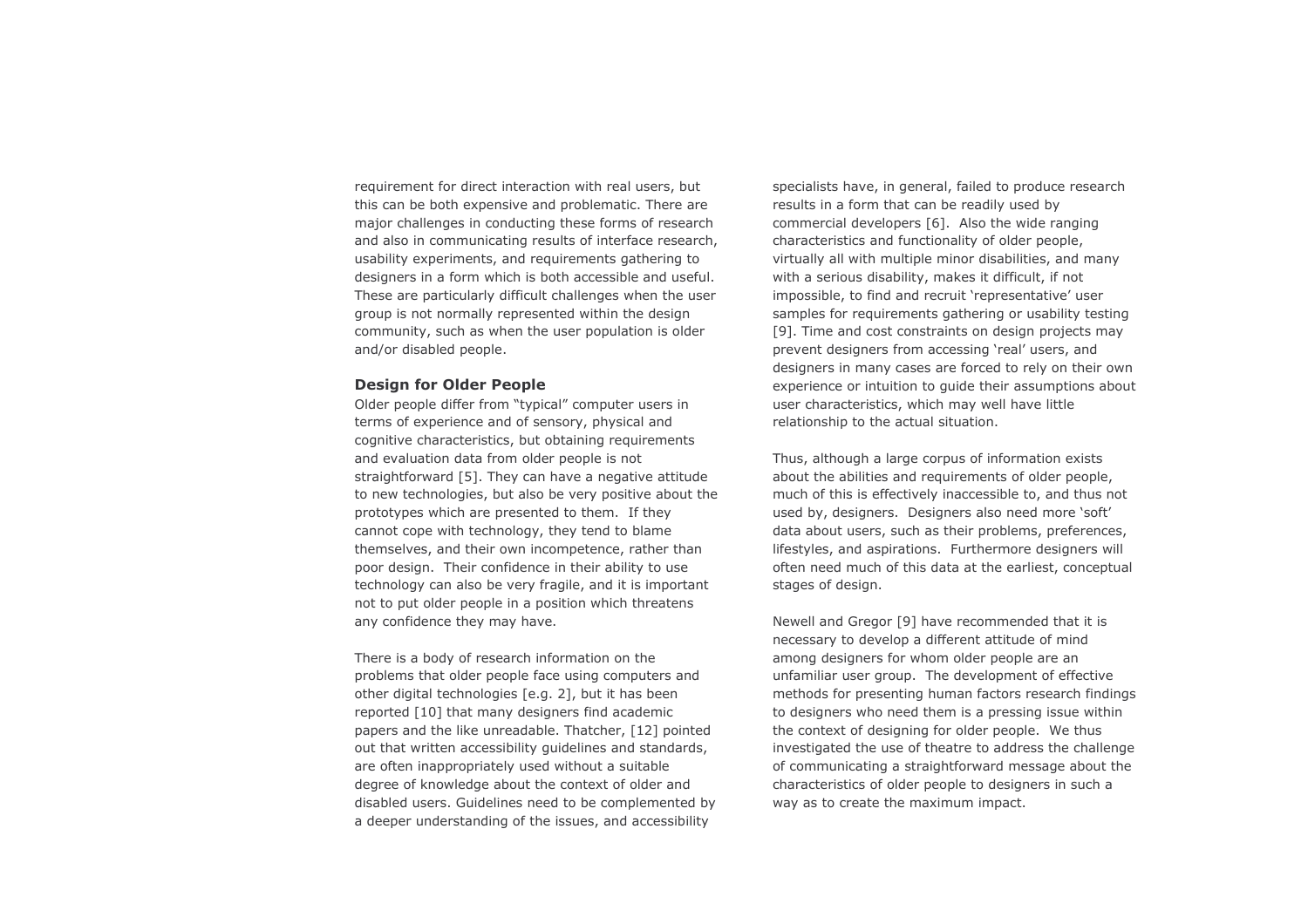## The use of theatre in design for older people

Theatrical methods are beginning to be used in the context of product design. The use of actors in design development has been reported [11] as a very useful and interesting way of establishing a common, shared context for audience participants. Dishman and others have used actors in unscripted live drama which Dishman calls "informance design" to address design requirements [4].

We wanted to use theatre to encourage dialogue between users and designers, and thus needed a genre which was specifically designed to encourage audience participation, such as Boal's "Forum Theatre" [1]. This was originally developed as street theatre in Brazil where it was used to enable oppressed people to articulate their political concerns. We worked with the Foxtrot Theatre [in Education] Company, which has developed a version of Forum Theatre and use these techniques extensively within professional training for communication skills (e.g. within palliative care, and the training of medical students) and in community consultation (including with seniors). A script writer conducts detailed research in the subject area and then produces a series of short pieces which address the important issues to be discussed within a narrative style and with the emotional content and tension essential to good drama. In general these scripts have a "beginning" and "middle" but no "end". The play is performed to an audience of 'experts' who are encouraged to address the issues of the characters' different motivations and emotions, and to direct the rest of the play. This genre has been found to be very powerful for facilitating dialogue about sensitive issues and, via discussions within the audience and between

the audience and the actors (who stay in role), it can change the mind sets of the audience.

We have used versions these techniques in two research projects which were concerned with designing computer systems to support older people. The first project used the technique in the requirements gathering phase and the second used it to communicate to designers, who were new to the field, some degree of insight into the challenges of designing for older people.

Our "Advanced Sensors for Supportive Environments for the Elderly" project, investigated the applicability and feasibility of automatic monitoring using 'intelligent' visual sensors, and identified the requirements of users of such supportive home environments. On the basis of discussions with the designers and some older people, a script writer produced a series of short scenarios containing "human interest", humor, and dramatic tension as well as illustrating how the system may work, the errors which could occur during its use, and the impacts these errors could have on the users. Videos were then produced of various scenarios using professional actors [8]. In the style of Forum Theatre, the videos contained "stopping points" to allow audience discussion. These videos were played to small groups of older people, and proved to be extremely effective in facilitating discussions on an otherwise novel and therefore unfamiliar technology. The findings of these consultations were very influential in the design and development of the system. This study is significant because the use of drama, to cross boundaries of technical language and knowledge, allowed elderly potential users of a monitoring system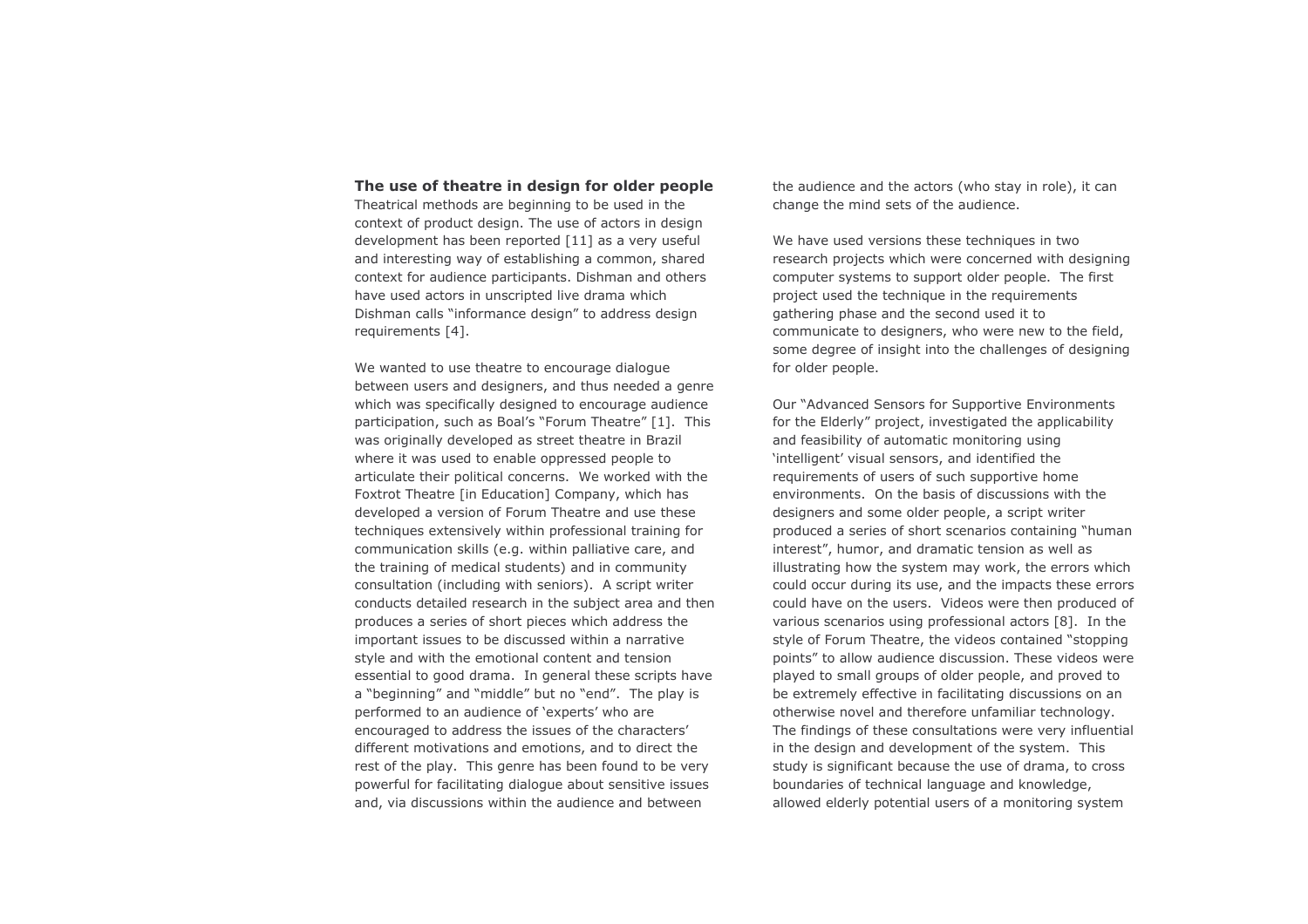to be involved effectively in the process of design at the pre-prototyping stage.

The UTOPIA (Usable Technology for Older People: Inclusive and Appropriate) project, focused on research into the challenges of developing technology suitable for use by older people, and on raising awareness of these issues within Industry. Within this project we produced the "UTOPTIA Trilogy", a series of short video plays addressing problems older people have in using technology. The films were dramatizations of some of the issues the researchers had encountered during the project. Based on real events, conversations and observations, they were the amalgamation of many and are intended to convey older people's experiences with technology and the situations they encounter.

# Conclusions on the use of theatre in the context of designing for older people

Evaluations with a variety of audiences including academics, practitioners, software engineers, relevant groups of undergraduates, and older people have established that the videos accurately portray the experiences that many older people have with modern technology. Also 'before and after' questionnaires have provided findings which suggest that viewing and discussing these videos changed the perceptions of both students and more mature designers of IT systems and products [3]. A more qualitative, but independent report by Light [7] states "I found that (the Trilogy) largely does what the team hopes. The audience was appreciative; commenting that it took a holistic approach to the problems associated with technology and had been framed in contexts of use, making it informative and approachable".

These results demonstrate that theatrical techniques can work well both in certain stages of requirements gathering and in raising awareness of design issues. We have shown that the use of theatre (which includes humor and conflict) can be a very powerful method of encouraging dialogue between users and of providing a channel for communication between users of technology and designers. We believe the success of this approach was in large part due firstly to the videos being narrative based. That is, they illustrated how the equipment would work within interesting story lines with all the characteristics of a good narrative - humor, tension, human stories, antagonists and protagonists. Secondly their success lay in the quality of the production, having been produced by theatre and film professionals. The use of film rather than live actors was cost-effective for multiple presentations, but did not allow direct audience-actor interaction. Further research will be designed to include live theatre.

We are now investigating ways in which we can more closely link such theatrical presentations to scientific and demographic data about older users, so that the messages in such presentations can be grounded in scientific data as well as anecdotes, whilst still retaining the impact inherent in the genre.

# The wider use of theatre in CHI and Usability Engineering.

On the basis of the success of this technique we are examining the wider role theatre, both video and live, can play as an intermediary between designers and users. This could either replace or augment direct contact between any group of users and designers. We are proposing that we use properly briefed script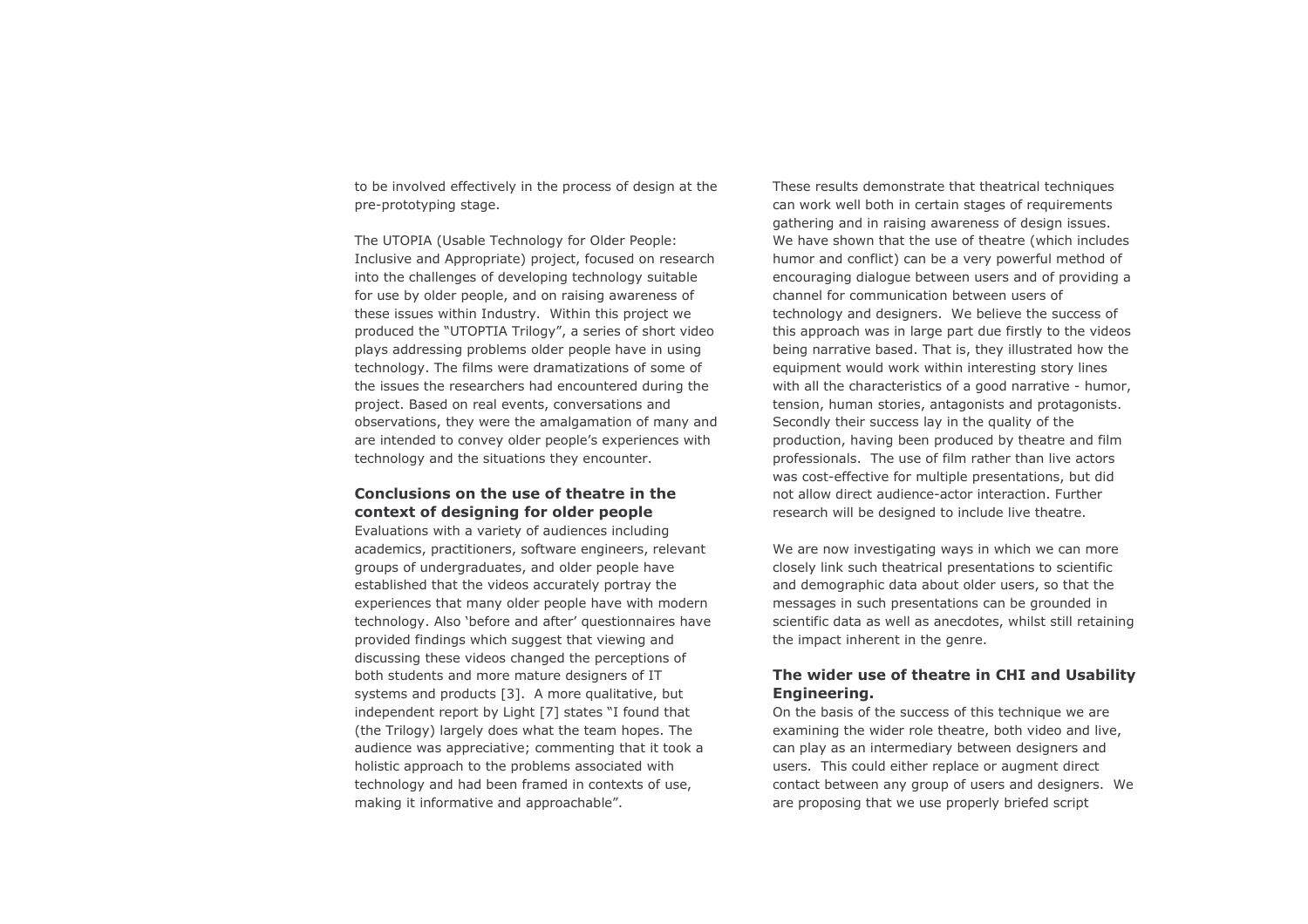writers and actors within our interface research and usability testing.

Examples could include:

- A theatrical performance used to set the scene for a focus group of users (as in the Advanced Sensors project described above).
- A theatrical performance being used to encapsulate the results of usability experiments or ethnographies and to present these results to designers (as with the UTOPIA trilogy),
- A well briefed actor replacing a user within (particularly early) usability testing, and
- A theatrical performance being used to facilitate dialogue between real users and designers.

These techniques may be less appropriate for very detailed requirements gathering or usability studies, but we believe that theatre can have significant advantages where a more holistic approach is called for, particularly when the design is radical or otherwise fundamentally novel, and thus involves new social constructs, and cultural practices.

Script writers and actors are from a different tradition to usability experts or ethnographers, but they have been trained as professional observers of human behavior, with a focus on converting such behavior into interesting engaging stories. They are skilled both in observation and presentation of human behavior. They are taught to distil experiences into essential, typical, and sometimes stereotypical behavior, and present this in an interesting and engaging narrative. They know when to exaggerate for effect, and how to articulate feeling in such a way that it communicates effectively

to the audience. In the words of the theatre they are expert in "suspending disbelief". They know when and how to introduce tension and humor, to keep the audience interested and as an engaging way of feeding important points into the narrative. In contrast to traditional usability laboratories:

- Forum Theatre encourages dialogue between protagonists in the audience (e.g. designers and users) where everyone's views are respected, and between the actor/user and the audience
- The play provides a focus for discussion and the actors form an external focus for conflict between groups. The ego of the actor/user is not involved, and the actor is not dominated by their own emotional baggage. Thus, for example, the designers can attack the actor/users without the ethical dangers of such an attack on a real user, and, within a theatrical context, humor can be used to defuse such conflict.
- The user (or the actor/user) is engaged in a creative activity not just being monitored. which can be very valuable within the design context.
- Actors can be more independent than a single user and can present a more generic picture of the 'user'.
- They can exaggerate as appropriate, particularly in articulating feelings. (In the UTOPIA trilogy an actor swears at the computer, something none of our older volunteers were observed doing, but on viewing the video they said "that is how we really felt").
- Actors can change in response to audience comments (e.g. becoming "older" or more scared, or less dexterous)
- Many usability studies are in practice a role playing exercise, but the use of professionals,